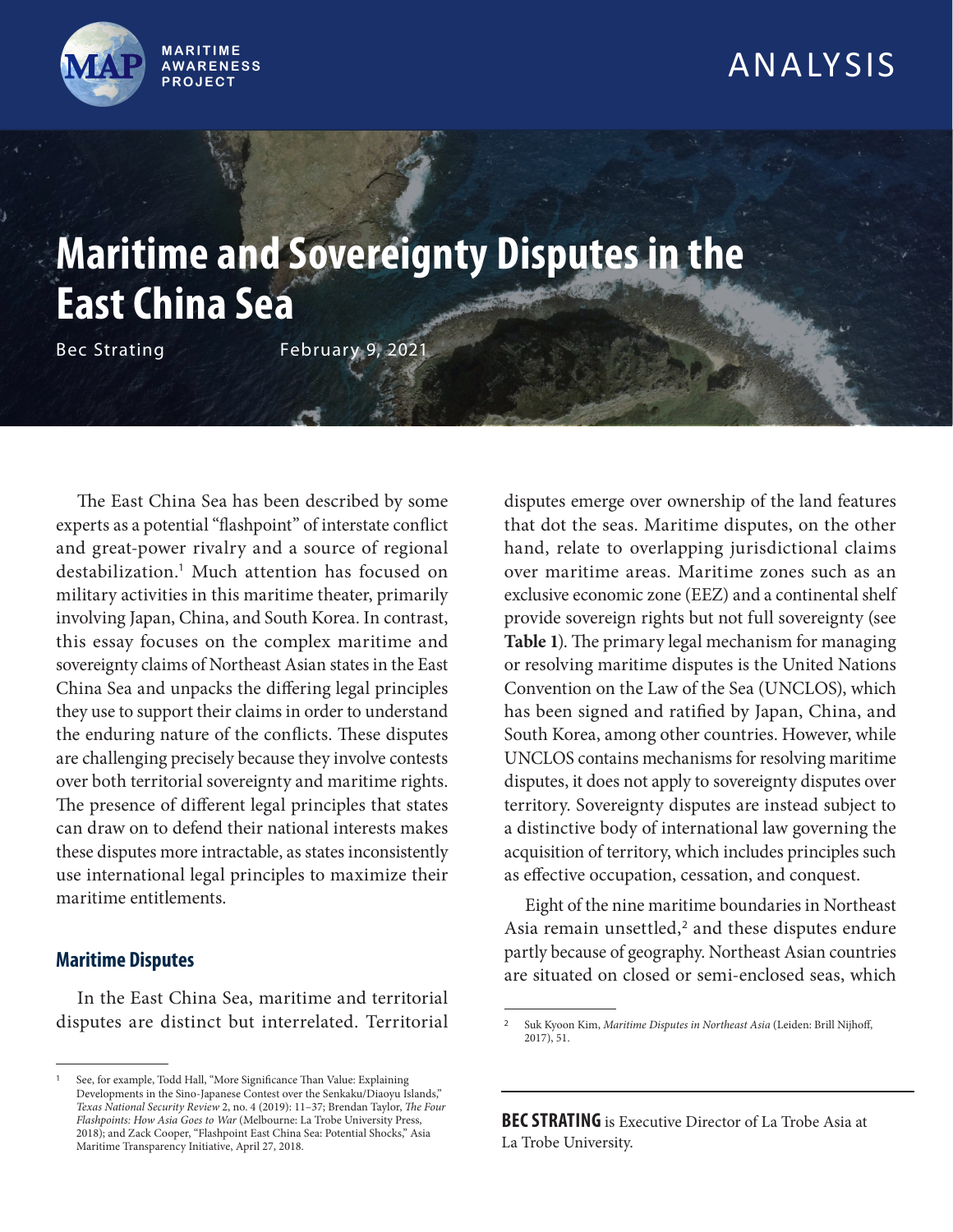| <b>Maritime zone</b>                           | <b>Extension seaward from baselines</b>      | <b>Entitlements</b>                                                                                                                                                                         |
|------------------------------------------------|----------------------------------------------|---------------------------------------------------------------------------------------------------------------------------------------------------------------------------------------------|
| Internal waters (including<br>historical bays) | Located on the landward side of the baseline | <b>Full sovereign authority</b>                                                                                                                                                             |
| Contiguous zone                                | $12 \text{ nm}$                              | Rights to set laws, regulate use, exploit<br>resources, police zone; foreign vessels permitted<br>"innocent passage"                                                                        |
| <b>Territorial waters</b>                      | 24 nm (including the 12 nm territorial sea)  | Enforcement of laws on pollution, smuggling,<br>taxation, customs, and immigration                                                                                                          |
| Exclusive economic zone                        | 200 nm                                       | Rights over all natural resources in the water<br>column and seabed (i.e., fishing); other states<br>have rights of navigation, overflight, and the<br>laying of submarine pipes and cables |
| <b>Continental shelf</b>                       | Up to 350 nm                                 | Exploitation of resources in the seabed and<br>subsoil (e.g., hydrocarbons)                                                                                                                 |

### *Table 1: Sovereign Rights under UNCLOS*

source: Table from Rebecca Strating, "Maritime Disputes, Sovereignty and the Rules-Based Order in East Asia," *Australian Journal of Politics and History* 65, no. 3 (2019): 449–65.

means that states pursuing their full entitlements under UNCLOS often find their maritime claims overlapping with others. Moreover, the breadth of the seas on which these states are situated is less than 400 nautical miles (nm) wide. Under UNCLOS, states are entitled to an EEZ of up to 200 nm from their baselines. They may also be entitled to a continental shelf of up to 350 nm.

Problematically, there are different principles that states may draw on in order to delimit maritime boundaries. One is the principle of "natural prolongation" of the continental shelf, whereby states hold sovereign rights over territory that extends under the sea to the edge of a geomorphic continental shelf. The other is the use of the equidistant/median line, which since the third UNCLOS convention went into force in 1994 has become increasingly accepted as the basis for delimiting maritime boundaries, unless special circumstances warrant a different boundary line.

China's, South Korea's, and Japan's EEZ and continental shelf claims overlap in the East China Sea. South Korea and China both claim continental shelves extending beyond 200 nm in the East China Sea. South Korea claims that the seabed and subsoil of the East China Sea form a continuous continental landmass extending from its coast. In its partial submission to the Commission on the Limits of the Continental Shelf (CLCS) for a portion of the outer limits of the continental shelf, South Korea renewed its claim in some parts up to 350 nm.<sup>3</sup> China also uses natural prolongation justifications in the East China Sea. In 2012, China submitted to the CLCS its claims that the outer limit of its continental shelf extends to the Okinawa Trough (beyond 200 nm from China's baselines). Its claims were based on the principle of natural prolongation, which may permit a continental shelf to be extended beyond 200 nm.

The EEZ claims of China and Japan also overlap. Both states claim an EEZ of 200 nm from their coasts, yet the sea separating China and Japan spans only 360 nm. Whereas China claims a maritime boundary based on the natural extension of its continental shelf, Japan uses median line principles in determining the limits of its EEZ. Japan argues that the principle of natural prolongation is only applicable to the

<sup>3</sup>Republic of Korea, "Partial Submission to the Commission on the Limits of the Continental Shelf Pursuant to Article 76 Paragraph 8 of the United Nations Convention on the Law of the Sea," December 2012, 7–9.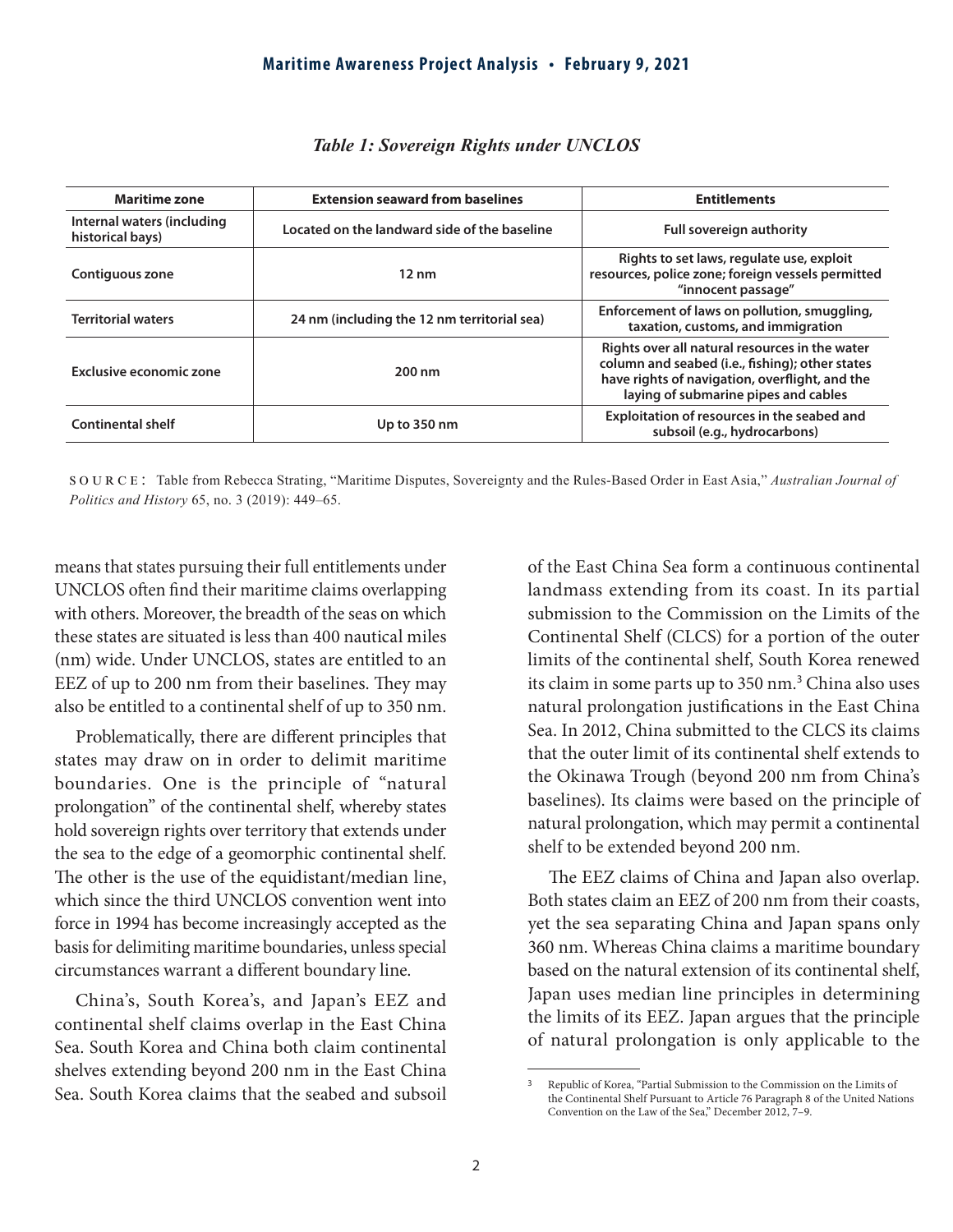continental shelf, and only to the continental shelf beyond 200 nm.<sup>4</sup> This has produced an area in which maritime claims overlap.

Complicating the situation, the Chunxiao natural gas field was discovered near the overlapping EEZ in 1995. While the gas field lies on the Chinese side of the median EEZ border claimed by Japan (and contested by China), Japan argued that China should refrain from exploiting the field given its location. In 2011 a Chinese offshore oil firm confirmed that it had been producing oil from the disputed gas field, although China has stopped short of drilling within Japan's claimed EEZ.<sup>5</sup>

Maritime disputes take on greater significance when natural resources are in play, such as potentially lucrative stocks of fish or hydrocarbon deposits. Mixed disputes involving both maritime and territorial aspects can also come to symbolize larger contests over national identity and sovereignty. In the East China Sea, such disputes are further compounded by fraught histories of conquest and domination.

### **Islands, Rocks, and Reefs**

Further compounding Northeast Asia's complex maritime geography is the presence of disputed land features, the ownership or classification of which can affect maritime claims. An island, for example, may generate the full suite of maritime entitlements, including up to a 200 nm EEZ and a continental shelf. Rocks, by contrast, are only entitled to a 12 nm territorial zone and are thus unable to generate EEZ or continental shelf claims. Reflecting their territorial nature, these sovereignty disputes are subject to historical grievances and the symbolic politics of national identity, which contributes to their intractability.

The 1951 San Francisco Peace Treaty was supposed to settle the issue of who owned the array of islands occupied by Japan during World War II. While Article 2 (6) officially renounced Japan's rights to the Spratly and Paracel Islands in the South China Sea, the ambiguity of ownership of land features has contributed to territorial disputes in the East China Sea, including over Dokdo/Takeshima (administered by South Korea and claimed by Japan) and Senkaku/ Diaoyu (administered by Japan and claimed by China).

*Dokdo/Takeshima*. The final text of the San Francisco Treaty did not list Dokdo/Takeshima as one of the territories to be returned to South Korea following World War II, despite its consideration in negotiations. In terms of de facto control, however, South Korea has asserted effective control of the features, and successive governments have presented this as a key element of the restoration of Korean sovereignty.

There are maritime implications of whether this feature is considered an island or a rock, and consequently whether an EEZ may be generated from baselines around it. While Japan claims that the features are an island, South Korea argues that the baselines are not entitled to an EEZ or continental shelf. South Korea has sought to establish sovereignty rather than demonstrate that the features are habitable for the purposes of claiming an EEZ. Japan, meanwhile, advocates taking the sovereignty issue to the International Court of Justice (ICJ). South Korea rejects this option on the grounds that it does not recognize a dispute, though its position is partly shaped by a belief that ICJ decisions have disadvantaged previously colonized states.

*Senkaku/Diaoyu.* By contrast, in the Senkaku/ Diaoyu dispute it is Japan that has established effective occupation despite China's claims to legitimate sovereignty of the islands. China began to assert its claims in the 1970s after the discovery of oil reserves, basing its position on a "historic rights" argument. Its protests of Japanese occupation of Senkaku/Diaoyu escalated after Tokyo nationalized the islands in 2012.

<sup>4</sup>Kim, *Maritime Disputes in Northeast Asia*, 67.

Yoichiro Sato, "Explained: China's Rivalry with Japan in the East China Sea," *National Interest*, September 16, 2020.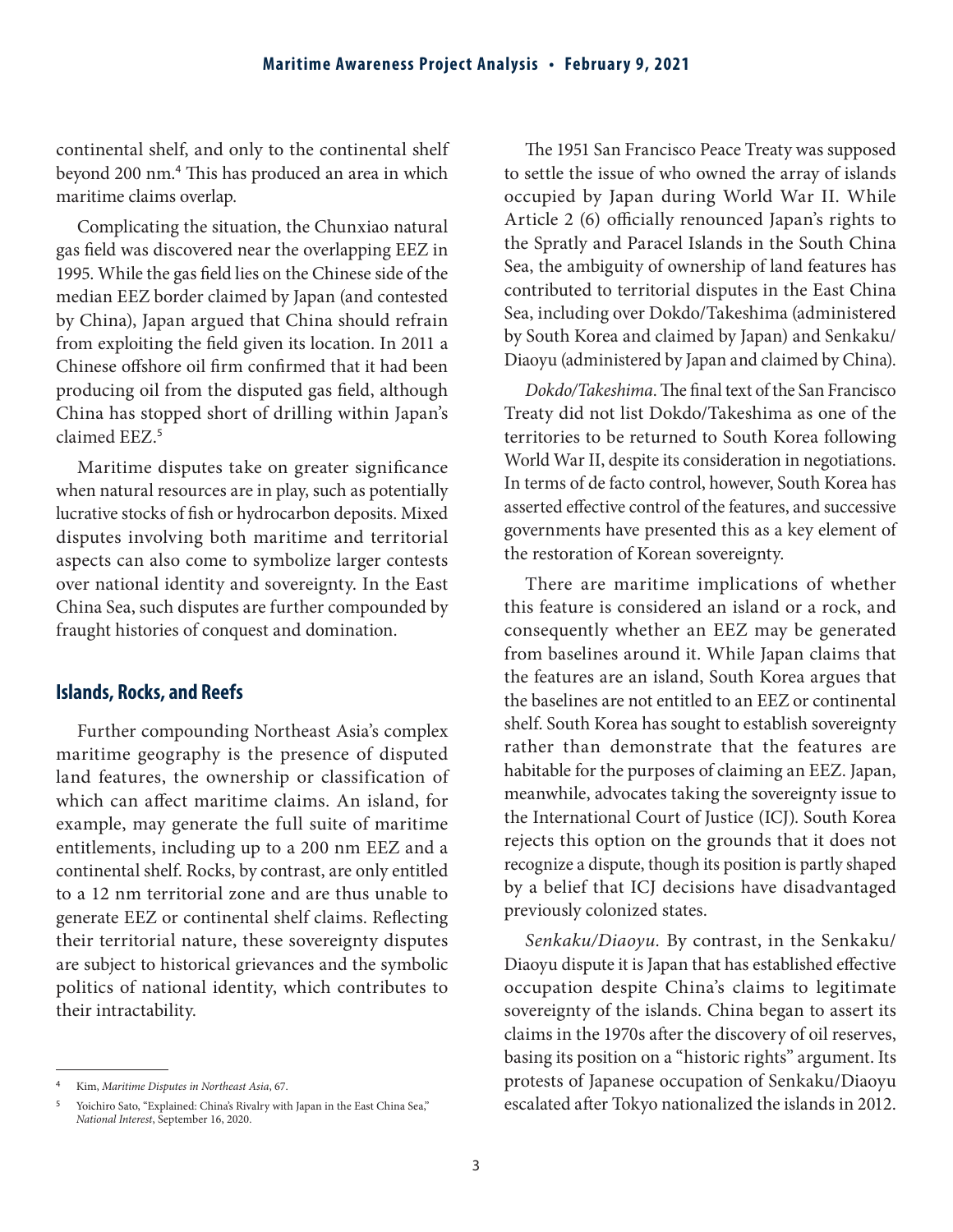Japan denies that there is a dispute, reflecting its position as the effective occupier. It has also claimed that the disputed features are not rocks and so can generate an EEZ and continental shelf under UNCLOS. Japan is concerned about what it views as China's violation of Japanese territorial waters around the features, as incursions by Chinese law-enforcement vessels increased after Japan nationalized the islands. These concerns intensified following China's declaration of an air defense identification zone (ADIZ) in the East China Sea in November 2013, covering airspace over the Senkaku/ Diaoyu Islands, Socotra Rock, and the outer limits of China's continental shelf claims.

*Socotra Rock.* Some land features are not subject to sovereign acquisition under international law. A good example is Socotra Rock (named Ieodo by South Korea and Sunyan Jiao by China), which is a permanently submerged rock (or seamount) located between China and the Korean Peninsula in the Yellow Sea. Nearly five meters underwater at its highest peak, the rock has a surface area of just under four square kilometers.

Over the past two decades, disputes between China and South Korea over the status of this submerged feature have intensified. In 2003, South Korea constructed a scientific research station on Socotra Rock on the basis that it views the feature as part of its continental shelf. In response, China objected to the research station and rejected South Korea's right to construct it without Chinese permission. China instead believes that the submerged feature falls within its EEZ and claimed jurisdiction over the feature in 2006.<sup>6</sup>

The dispute over Socotra Rock is not a territorial dispute in nature; rather, it is a maritime boundary issue. Both parties agree that Socotra should be classified as a submerged feature and is therefore not subject to sovereignty and has no rights to surrounding maritime zones, apart from a 500 meter safety zone. Instead, the question concerns within which state's EEZ the rock falls or on which continental shelf it lies.

<sup>6</sup>For a more comprehensive overview, see Senan Fox, *China, South Korea, and the Socotra Rock Dispute: A Submerged Rock and Its Destabilising Potential* (Singapore: Palgrave Macmillan, 2019), 2.

The feature itself lies within an area of overlapping maritime claims between South Korea and China, almost exactly halfway between their claimed EEZ boundaries.<sup>7</sup> In the Yellow Sea, South Korea maintains that median line principles should apply, while China uses "equity" arguments to justify a different approach to maritime delimitation.<sup>8</sup>

This dispute is a consequence partly of unsettled maritime boundaries and partly of the gaps and overlapping principles of demarcation that exist in international law. Each state views Socotra Rock as part of its continental shelf based on different legal reasons. Contemporary international legal opinion has tended to favor the equidistance principle for delimiting boundaries in cases where the breadth of sea between adjacent states is less than 400 nm, unless there are special circumstances that require the line to be adjusted in order to achieve equity (as stipulated in Article 74 of UNCLOS).<sup>9</sup> Using this principle, South Korea claims that if a median line boundary were drawn in accordance with contemporary international law, the submerged feature would fall within its EEZ. It also argues that the reef falls on its continental shelf.

China claims that Socotra Rock falls under its jurisdiction based on the principle of natural prolongation. In the East China Sea, it uses this principle to defend a more advantageous demarcation of the continental shelf than would be secured using median line principles. China views the feature as part of its continental shelf and as lying within its EEZ. Yet, while UNCLOS provides for the natural prolongation principle under Article 76, this is qualified by Article 83, which mandates the achievement of an "equitable solution." Natural prolongation thus appears increasingly outdated as the median line becomes favored in ICJ cases.

<sup>7</sup>Fox, *China, South Korea and the Socotra Rock Dispute*, 2.

<sup>8</sup> Seokwoo Lee and Clive Schofield, "The Law of the Sea and South Korea: The Challenges of Maritime Boundary Delimitation in the Yellow Sea," National Bureau of Asian Research, Maritime Awareness Project, April 23, 2020, https:// www.nbr.org/publication/the-law-of-the-sea-and-south-korea-the-challengesof-maritime-boundary-delimitation-in-the-yellow-sea.

<sup>9</sup>See, for example, International Court of Justice, *Continental Shelf (Libyan Arab Jamahiriya/Malta) Judgment*, June 3, 1985.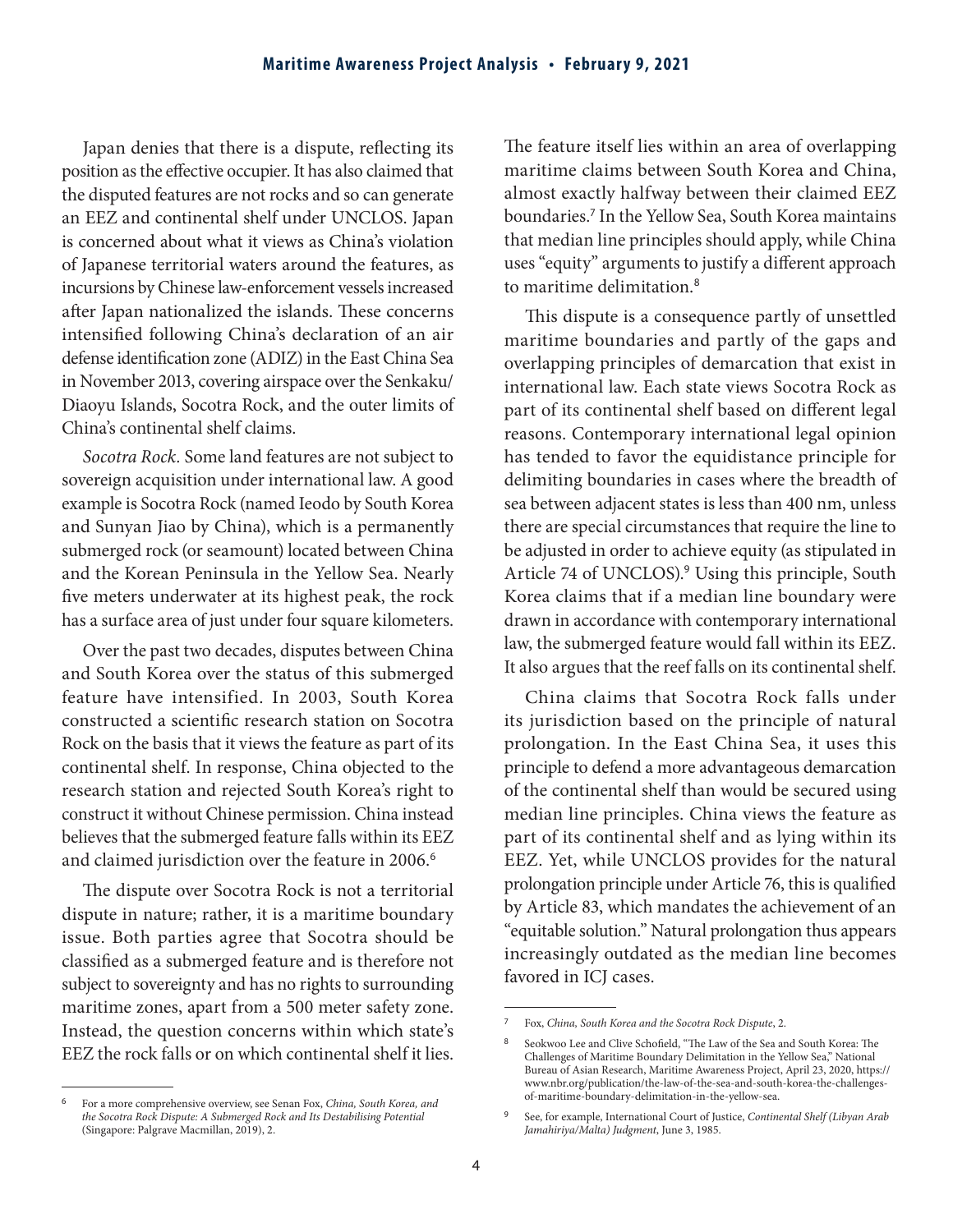Why are these states concerned about a submerged rock? The dispute feeds into broader security concerns about maritime domains: the East China Sea is a theater of strategic anxiety for Northeast Asian states. The rock also falls within the ADIZs of China, South Korea, and Japan, although Japan makes no claim to the feature. The South Korean government expanded its ADIZ to encompass Socotra Rock just weeks after China's announcement of its East China Sea ADIZ in 2013. South Korean officials had asked China to remove Socotra from its ADIZ, but China refused.<sup>10</sup> The reef may also be home to natural gas and mineral deposits.

*Okinotorishima.* In contrast to Socotra Rock, there are a number of disputes that relate to the classification of land features. One such example is Okinotorishima. The classification of land features has consequences for the legitimacy of maritime entitlements. Low-lying elevations are not subject to sovereignty; such land features are not entitled to a territorial sea, EEZ, or continental shelf under UNCLOS and can only generate a 500 meter safety zone.

Japan claims that the Okinotorishima atoll—located at the southernmost point of the Japanese archipelago—is significant enough to claim a 200 nm EEZ, constituting approximately 154,500 square miles, larger than Japan's total land territory. Beijing does not recognize Tokyo's EEZ claim. In 2004, Chinese officials began to describe Okinotorishima as "rocks" rather than "islands." Some international lawyers, such as Jon Van Dyke, have agreed with China's view that Okinotorishima meets the description of an "unhabitable" rock that "cannot sustain economic life of its own" under Article 121 (3) of UNCLOS.<sup>11</sup>

China wants rights to conduct seabed surveys to locate deepwater passages between Japan, Taiwan, and the Philippines for submarine use. In early 2019, Japan lodged an official protest after its coast guard spotted a Chinese government survey ship operating in the claimed EEZ around Okinotorishima without permission. Beijing maintains that Okinotorishima does not generate a continental shelf or EEZ, and therefore Japan's authorization is not required. China is not alone in rejecting Japan's interpretation. South Korea also views the atoll as rocks rather than islands and disputes Japan's claim to an EEZ.<sup>12</sup>

### **Inconsistent Use of Legal Principles**

A key issue is whether China, Japan, and South Korea can wind back their maritime claims in the East China Sea in order to negotiate solutions. The law is also not clear on principles for demarcating maritime boundaries. While the equidistance principle has become increasingly favored, its use is not mandatory under UNCLOS. Rather, the objective is to establish an equitable solution. In the Timor Sea dispute, for example, Australia and Timor-Leste ultimately negotiated a maritime boundary that did not entirely conform with the principle of either natural prolongation or equidistance.

One of the challenges, as discussed above, is that states pick and choose legal principles to suit their own interests in a specific dispute or maritime geography. For example, South Korea applies equidistance in the Yellow Sea but natural prolongation in the East China Sea. In the Socotra Rock dispute, it claims an EEZ based on median line principles. China also applies legal principles inconsistently, applying natural prolongation in the East China Sea and Yellow Sea but equidistance in the Bay of Korea.<sup>13</sup>

There are also different principles for determining EEZ and continental shelf claims, although these are often collapsed together—such as in Japan's argument that the EEZ and continental shelf necessarily align

<sup>&</sup>lt;sup>10</sup> Lily Kuo, "Will a Tiny, Submerged Rock Spark a New Crisis in the East China Sea?" *Atlanti*c, December 9, 2013, https://www.theatlantic.com/china/ archive/2013/12/will-a-tiny-submerged-rock-spark-a-new-crisis-in-the-eastchina-sea/282155.

<sup>11</sup> See Yukie Yoshikawa, "The U.S.-Japan-China Mistrust Spiral and Okinotorishima," *Asia-Pacific Journal* 5, no. 10 (2007): 2.

<sup>&</sup>lt;sup>12</sup> Commission on the Limits of the Continental Shelf, "Outer Limits of the Continental Shelf Beyond 200 Nautical Miles from the Baselines: Submissions to the Commission: Submission by Japan," 2020, https://www.un.org/Depts/los/ clcs\_new/submissions\_files/submission\_jpn.htm.

<sup>13</sup> Kim, *Maritime Disputes in Northeast Asia*, 56.